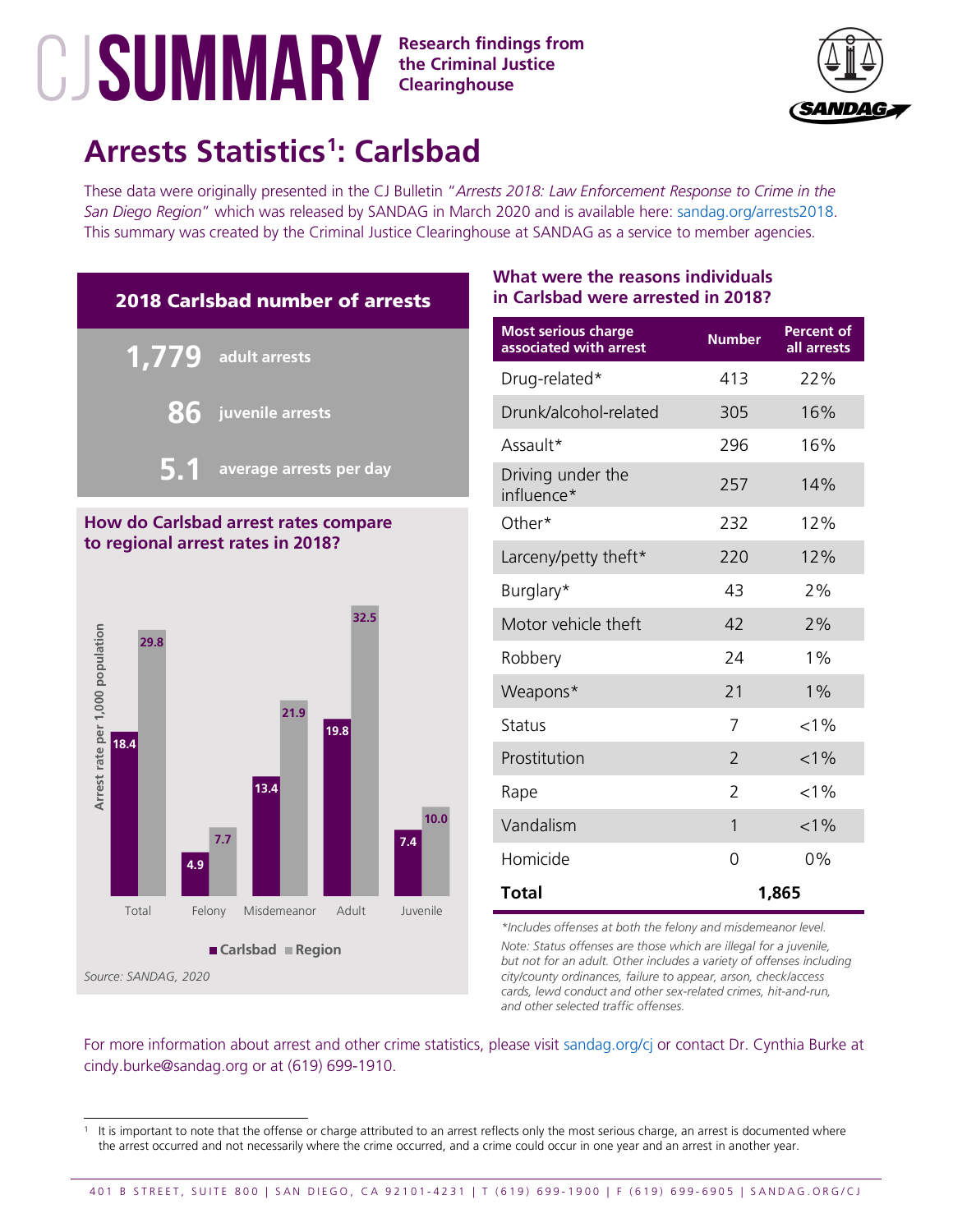

# **Arrests Statistics[1](#page-1-0) : Chula Vista**

These data were originally presented in the CJ Bulletin "*Arrests 2018: Law Enforcement Response to Crime in the San Diego Region*" which was released by SANDAG in March 2020 and is available here: [sandag.org/arrests2018.](http://www.sandag.org/arrests2018) This summary was created by the Criminal Justice Clearinghouse at SANDAG as a service to member agencies.



#### **How do Chula Vista arrest rates compare to regional arrest rates in 2018?**



### **What were the reasons individuals in Chula Vista were arrested in 2018?**

| <b>Most serious charge</b><br>associated with arrest | <b>Number</b> | Percent of<br>all arrests |
|------------------------------------------------------|---------------|---------------------------|
| Drug-related*                                        | 1,295         | 31%                       |
| Assault*                                             | 959           | 23%                       |
| Other*                                               | 645           | 15%                       |
| Driving under the<br>influence*                      | 403           | 10%                       |
| Larceny/petty theft*                                 | 260           | 6%                        |
| Drunk/alcohol-related                                | 185           | 4%                        |
| Weapons*                                             | 146           | 3%                        |
| Burglary*                                            | 90            | 2%                        |
| Robbery                                              | 85            | 2%                        |
| Motor vehicle theft                                  | 42            | 1%                        |
| Status                                               | 37            | 1%                        |
| Vandalism                                            | 26            | 1%                        |
| Prostitution                                         | 9             | $< 1\%$                   |
| Homicide                                             | 8             | $< 1\%$                   |
| Rape                                                 | 4             | $< 1\%$                   |
| <b>Total</b>                                         |               | 4,194                     |

*\*Includes offenses at both the felony and misdemeanor level.*

*Note: Status offenses are those which are illegal for a juvenile, but not for an adult. Other includes a variety of offenses including city/county ordinances, failure to appear, arson, check/access cards, lewd conduct and other sex-related crimes, hit-and-run, and other selected traffic offenses.*

<span id="page-1-0"></span>It is important to note that the offense or charge attributed to an arrest reflects only the most serious charge, an arrest is documented where the arrest occurred and not necessarily where the crime occurred, and a crime could occur in one year and an arrest in another year.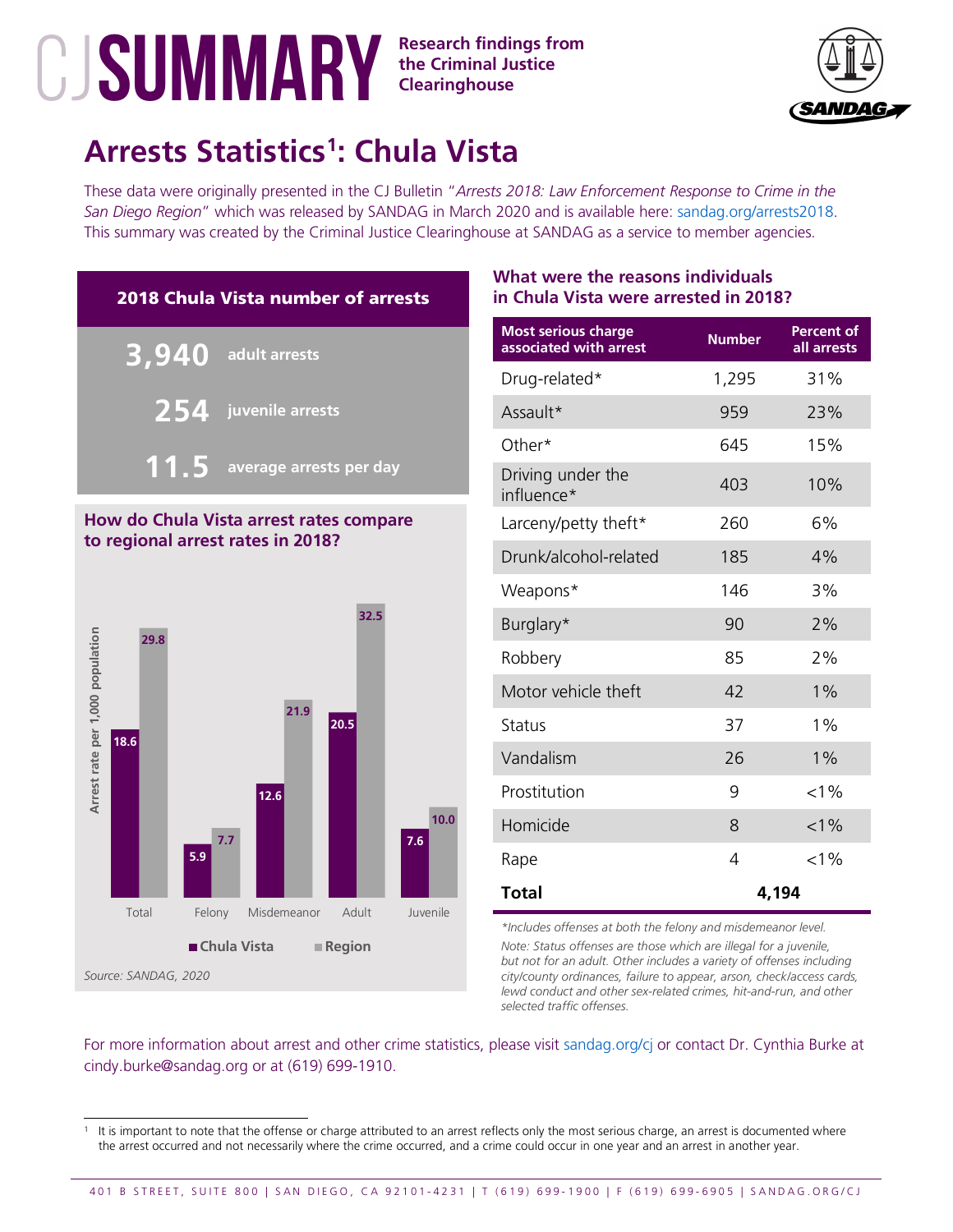

# **Arrests Statistics[1](#page-2-0) : City of San Diego**

These data were originally presented in the CJ Bulletin "*Arrests 2018: Law Enforcement Response to Crime in the San Diego Region*" which was released by SANDAG in March 2020 and is available here: [sandag.org/arrests2018.](http://www.sandag.org/arrests2018) This summary was created by the Criminal Justice Clearinghouse at SANDAG as a service to member agencies.



## **How do San Diego arrest rates compare to regional arrest rates in 2018?**



## **What were the reasons individuals in San Diego were arrested in 2018?**

| <b>Most serious charge</b><br>associated with arrest | <b>Number</b> | <b>Percent of</b><br>all arrests |
|------------------------------------------------------|---------------|----------------------------------|
| Other*                                               | 13,413        | 41%                              |
| Drug-related*                                        | 6,163         | 19%                              |
| Assault*                                             | 5,442         | 17%                              |
| Drunk/alcohol-<br>related                            | 1,821         | 6%                               |
| Driving under the<br>influence*                      | 1,697         | 5%                               |
| Larceny/petty theft*                                 | 1,629         | 5%                               |
| Weapons*                                             | 635           | 2%                               |
| Robbery                                              | 471           | $1\%$                            |
| Burglary*                                            | 419           | $1\%$                            |
| Motor vehicle theft                                  | 273           | $1\%$                            |
| <b>Status</b>                                        | 226           | $1\%$                            |
| Vandalism                                            | 171           | $1\%$                            |
| Prostitution                                         | 163           | $< 1\%$                          |
| Rape                                                 | 73            | $< 1\%$                          |
| Homicide                                             | 29            | $< 1\%$                          |
| Total                                                |               | 32,625                           |

*\*Includes offenses at both the felony and misdemeanor level. Note: Status offenses are those which are illegal for a juvenile, but not for an adult. Other includes a variety of offenses including city/county ordinances, failure to appear, arson, check/access cards, lewd conduct and other sex-related crimes, hit-and-run, and other selected traffic offenses.*

<span id="page-2-0"></span>It is important to note that the offense or charge attributed to an arrest reflects only the most serious charge, an arrest is documented where the arrest occurred and not necessarily where the crime occurred, and a crime could occur in one year and an arrest in another year.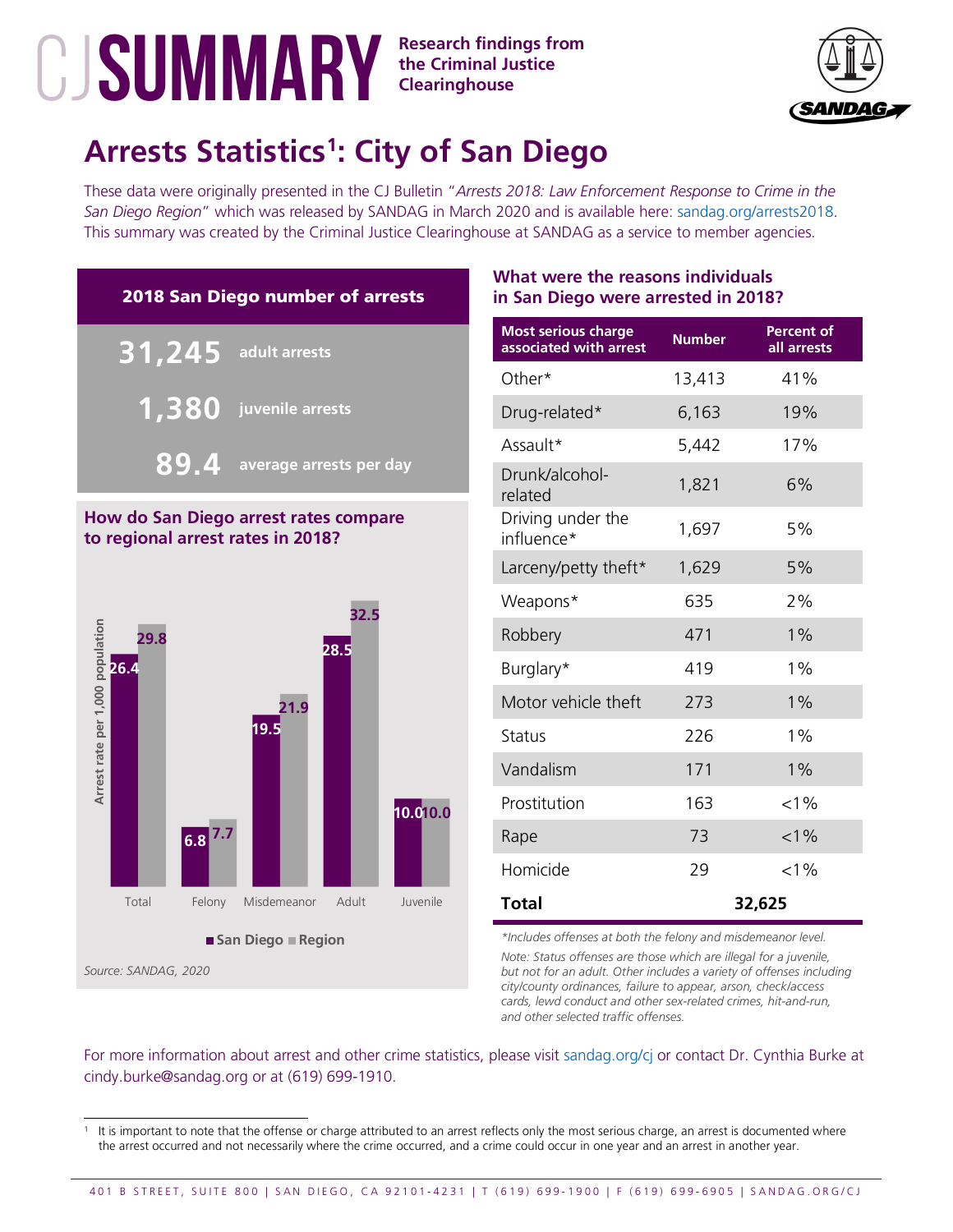



# **Arrests Statistics[1](#page-3-0) : Coronado**

These data were originally presented in the CJ Bulletin "*Arrests 2018: Law Enforcement Response to Crime in the San Diego Region*" which was released by SANDAG in March 2020 and is available here: [sandag.org/arrests2018.](http://www.sandag.org/arrests2018) This summary was created by the Criminal Justice Clearinghouse at SANDAG as a service to member agencies.





## **What were the reasons individuals in Coronado were arrested in 2018?**

| <b>Most serious charge</b><br>associated with arrest | <b>Number</b>  | Percent of<br>all arrests |
|------------------------------------------------------|----------------|---------------------------|
| Driving under<br>the influence*                      | 74             | 23%                       |
| Drug-related*                                        | 66             | 21%                       |
| Assault*                                             | 45             | 14%                       |
| Other*                                               | 42             | 13%                       |
| Drunk/alcohol-related                                | 37             | 12%                       |
| Larceny/petty theft*                                 | 29             | 9%                        |
| Burglary*                                            | 9              | 3%                        |
| Motor vehicle theft                                  | 7              | 2%                        |
| Weapons*                                             | 7              | 2%                        |
| Robbery                                              | $\overline{2}$ | $1\%$                     |
| Vandalism                                            | 0              | 0%                        |
| Rape                                                 | 0              | 0%                        |
| Homicide                                             | 0              | 0%                        |
| Prostitution                                         | 0              | $0\%$                     |
| <b>Status</b>                                        | 0              | 0%                        |
| <b>Total</b>                                         |                | 318                       |

*\*Includes offenses at both the felony and misdemeanor level.*

*Note: Status offenses are those which are illegal for a juvenile, but not for an adult. Other includes a variety of offenses including city/county ordinances, failure to appear, arson, check/access cards, lewd conduct and other sex-related crimes, hit-and-run, and other selected traffic offenses.*

<span id="page-3-0"></span>It is important to note that the offense or charge attributed to an arrest reflects only the most serious charge, an arrest is documented where the arrest occurred and not necessarily where the crime occurred, and a crime could occur in one year and an arrest in another year.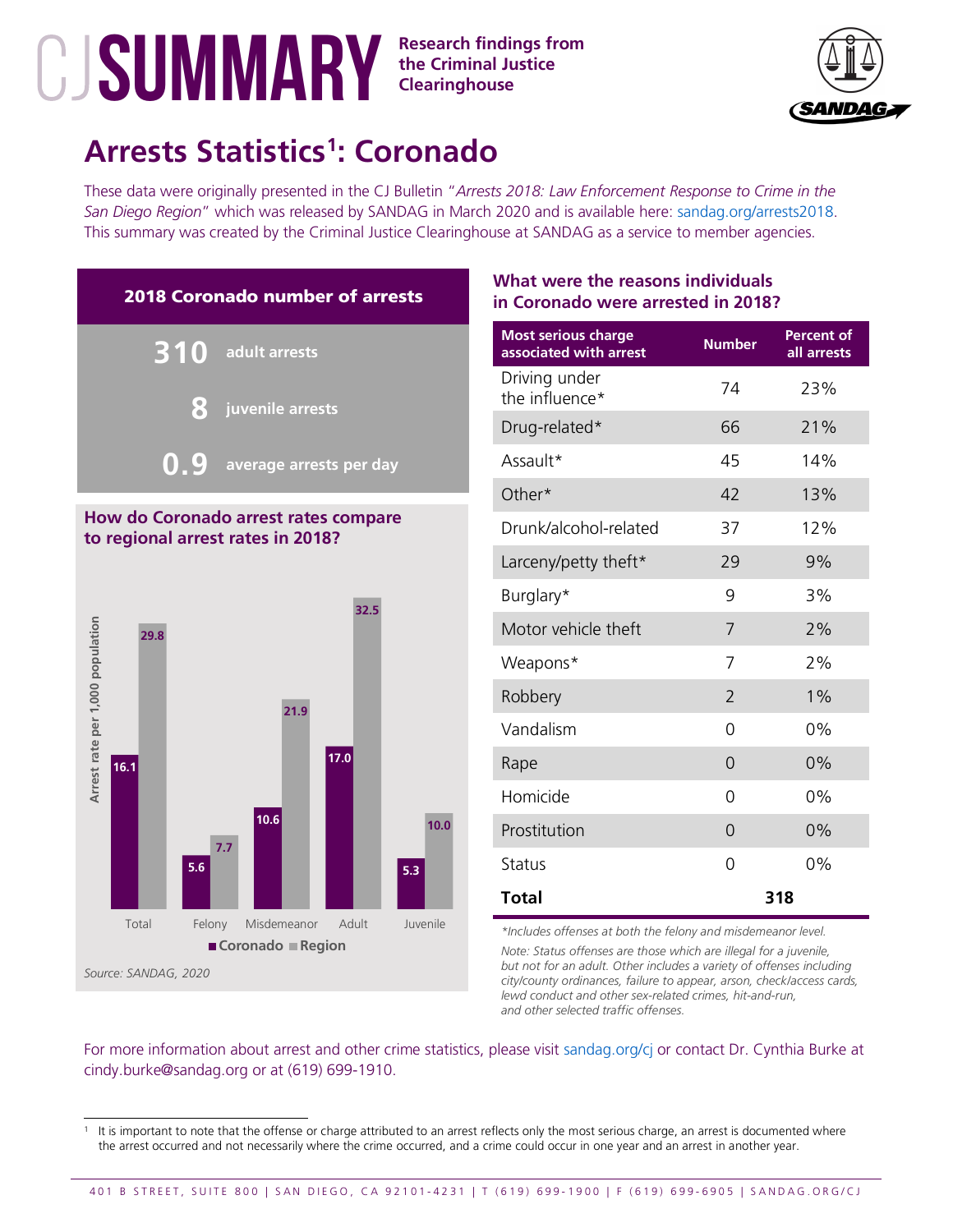## **the Criminal Justice Clearinghouse**



# **Arrests Statistics[1](#page-4-0) : Del Mar**

These data were originally presented in the CJ Bulletin "*Arrests 2018: Law Enforcement Response to Crime in the San Diego Region*" which was released by SANDAG in March 2020 and is available here: [sandag.org/arrests2018.](http://www.sandag.org/arrests2018) This summary was created by the Criminal Justice Clearinghouse at SANDAG as a service to member agencies.



#### **How do Del Mar arrest rates compare to regional arrest rates in 2018?**



## **What were the reasons individuals in Del Mar were arrested in 2018?**

| <b>Most serious charge</b><br>associated with arrest | <b>Number</b> | <b>Percent of</b><br>all arrests |
|------------------------------------------------------|---------------|----------------------------------|
| Drunk/alcohol-related                                | 55            | 47%                              |
| Assault*                                             | 31            | 26%                              |
| Other*                                               | 12            | 10%                              |
| Driving under the<br>influence*                      | 10            | 8%                               |
| Drug-related*                                        | 7             | 6%                               |
| Burglary*                                            | 3             | 3%                               |
| Weapons*                                             | 0             | $0\%$                            |
| Larceny/petty theft*                                 | $\Omega$      | 0%                               |
| Homicide                                             | 0             | $0\%$                            |
| Rape                                                 | $\Omega$      | 0%                               |
| Robbery                                              | 0             | 0%                               |
| Motor vehicle theft                                  | $\Omega$      | 0%                               |
| Vandalism                                            | 0             | 0%                               |
| Prostitution                                         | $\Omega$      | 0%                               |
| <b>Status</b>                                        | 0             | 0%                               |
| <b>Total</b>                                         |               | 118                              |

*\*Includes offenses at both the felony and misdemeanor level.*

*Note: Status offenses are those which are illegal for a juvenile, but not for an adult. Other includes a variety of offenses including city/county ordinances, failure to appear, arson, check/access cards, lewd conduct and other sex-related crimes, hit-and-run, and other selected traffic offenses.*

<span id="page-4-0"></span>It is important to note that the offense or charge attributed to an arrest reflects only the most serious charge, an arrest is documented where the arrest occurred and not necessarily where the crime occurred, and a crime could occur in one year and an arrest in another year.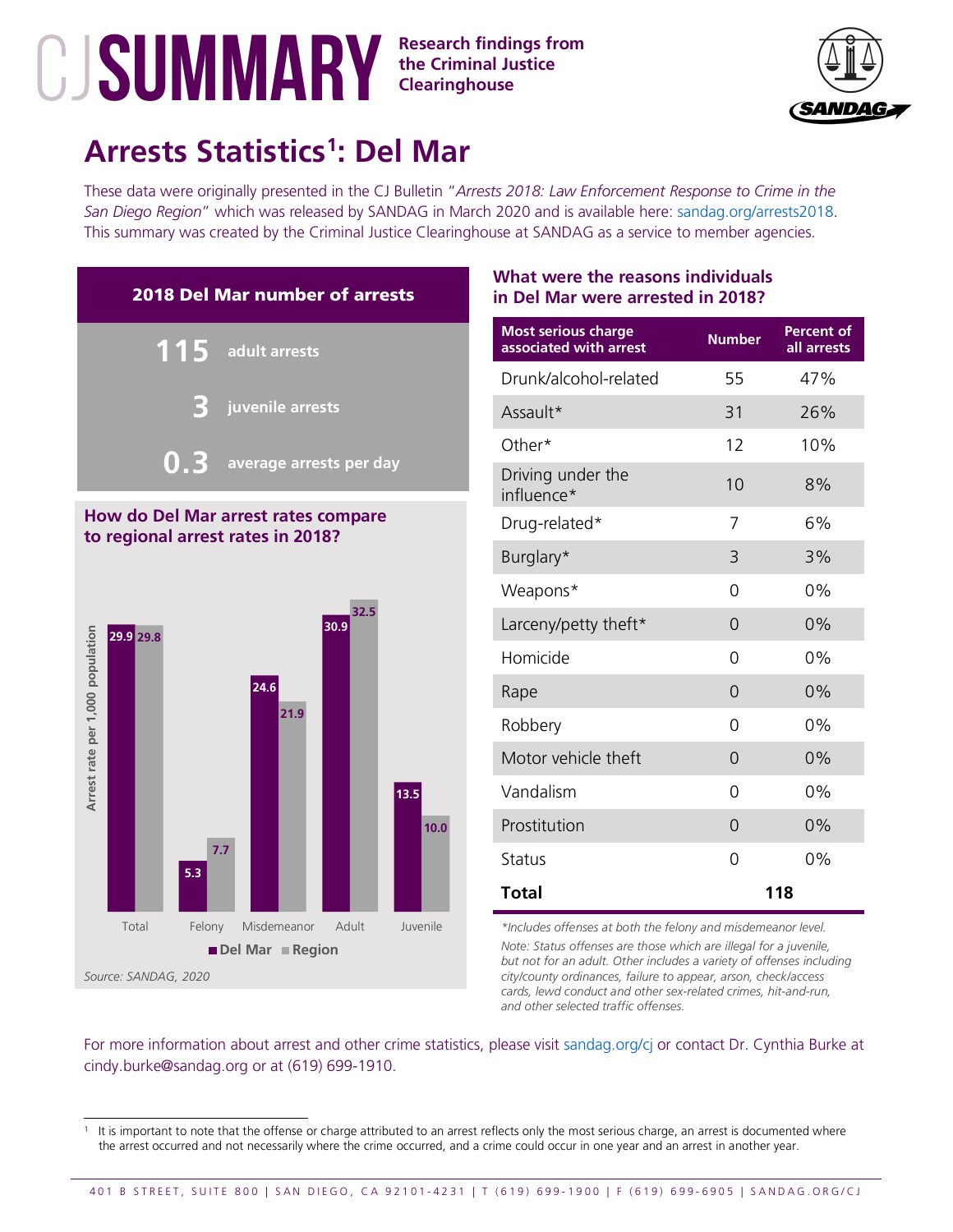

# **Arrests Statistics[1](#page-5-0) : El Cajon**

These data were originally presented in the CJ Bulletin "*Arrests 2018: Law Enforcement Response to Crime in the San Diego Region*" which was released by SANDAG in March 2020 and is available here: [sandag.org/arrests2018.](http://www.sandag.org/arrests2018) This summary was created by the Criminal Justice Clearinghouse at SANDAG as a service to member agencies.

**the Criminal Justice Clearinghouse**



#### **How do El Cajon arrest rates compare to regional arrest rates in 2018?**



### **What were the reasons individuals in El Cajon were arrested in 2018?**

| <b>Most serious charge</b><br>associated with arrest | <b>Number</b> | <b>Percent of</b><br>all arrests |
|------------------------------------------------------|---------------|----------------------------------|
| Other*                                               | 1,808         | 42%                              |
| Drug-related*                                        | 909           | 21%                              |
| Assault*                                             | 544           | 13%                              |
| Drunk/alcohol-related                                | 331           | 8%                               |
| Larceny/petty theft*                                 | 294           | 7%                               |
| Driving under<br>the influence*                      | 114           | 3%                               |
| Motor vehicle theft                                  | 82            | 2%                               |
| Weapons*                                             | 73            | 2%                               |
| Robbery                                              | 71            | 2%                               |
| Burglary*                                            | 64            | $1\%$                            |
| Vandalism                                            | 18            | $< 1\%$                          |
| <b>Status</b>                                        | 8             | $< 1\%$                          |
| Rape                                                 | 5             | $< 1\%$                          |
| Homicide                                             | 4             | $< 1\%$                          |
| Prostitution                                         | 0             | 0%                               |
| <b>Total</b>                                         |               | 4,325                            |

*\*Includes offenses at both the felony and misdemeanor level.*

*Note: Status offenses are those which are illegal for a juvenile, but not for an adult. Other includes a variety of offenses including city/county ordinances, failure to appear, arson, check/access cards, lewd conduct and other sex-related crimes, hit-and-run, and other selected traffic offenses.*

<span id="page-5-0"></span>It is important to note that the offense or charge attributed to an arrest reflects only the most serious charge, an arrest is documented where the arrest occurred and not necessarily where the crime occurred, and a crime could occur in one year and an arrest in another year.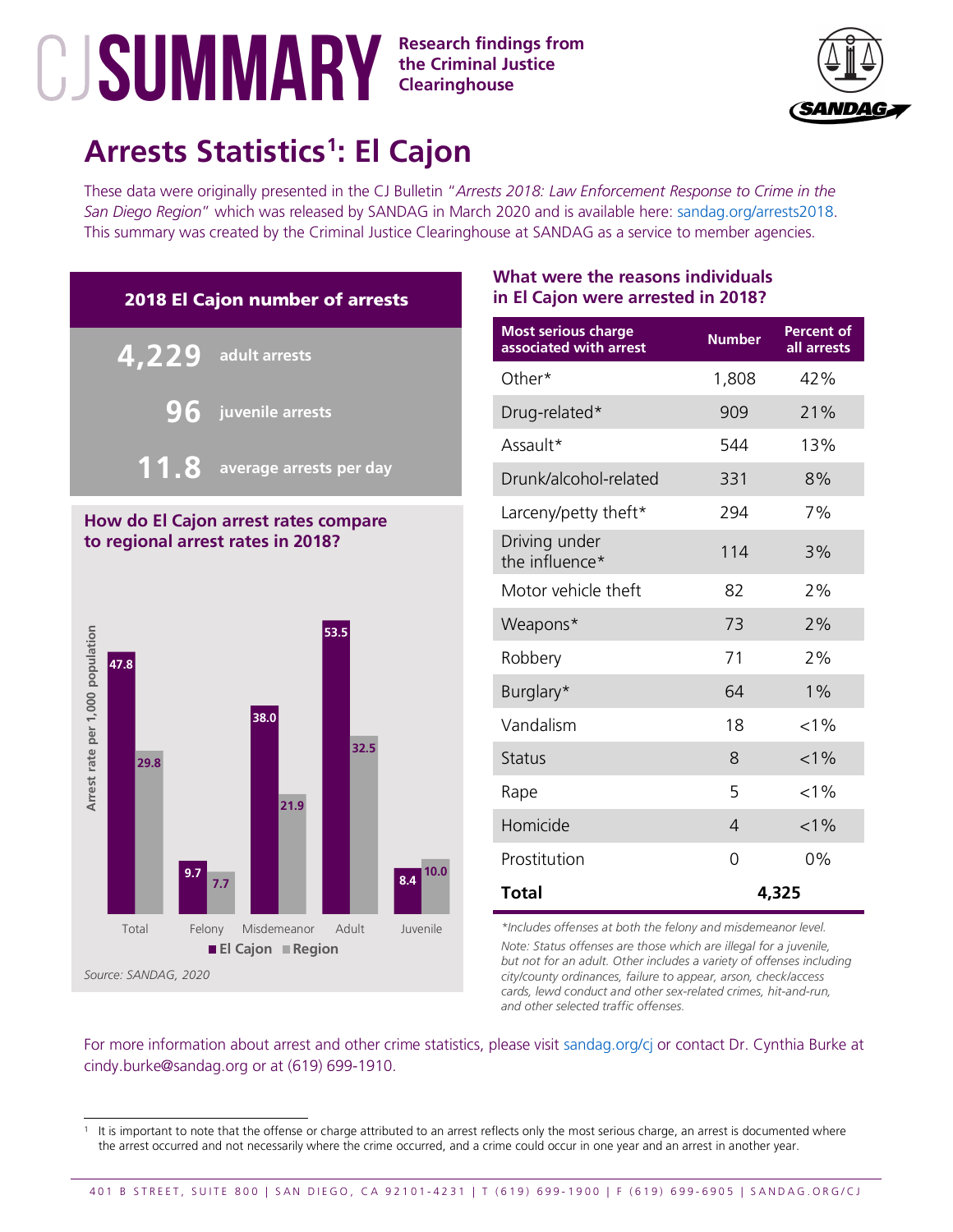**the Criminal Justice Clearinghouse**



# **Arrests Statistics[1](#page-6-0) : Encinitas**

These data were originally presented in the CJ Bulletin "*Arrests 2018: Law Enforcement Response to Crime in the San Diego Region*" which was released by SANDAG in March 2020 and is available here: [sandag.org/arrests2018.](http://www.sandag.org/arrests2018) This summary was created by the Criminal Justice Clearinghouse at SANDAG as a service to member agencies.



## **How do Encinitas arrest rates compare to regional arrest rates in 2018?**



### **What were the reasons individuals in Encinitas were arrested in 2018?**

| <b>Most serious charge</b><br>associated with arrest | <b>Number</b>  | <b>Percent of</b><br>all arrests |
|------------------------------------------------------|----------------|----------------------------------|
| Drunk/alcohol-related                                | 296            | 25%                              |
| Drug-related*                                        | 228            | 19%                              |
| Other*                                               | 195            | 16%                              |
| Driving under the<br>influence*                      | 151            | 13%                              |
| Assault*                                             | 150            | 13%                              |
| Larceny/petty theft*                                 | 104            | 9%                               |
| Weapons*                                             | 74             | 2%                               |
| Burglary*                                            | 19             | 2%                               |
| Motor vehicle theft                                  | 12             | $1\%$                            |
| Robbery                                              | 11             | $1\%$                            |
| Status                                               | 4              | $< 1\%$                          |
| Rape                                                 | $\overline{2}$ | $< 1\%$                          |
| Vandalism                                            | 0              | 0%                               |
| Homicide                                             | $\Omega$       | 0%                               |
| Prostitution                                         | 0              | 0%                               |
| <b>Total</b>                                         |                | 1,196                            |

*\*Includes offenses at both the felony and misdemeanor level.*

*Note: Status offenses are those which are illegal for a juvenile, but not for an adult. Other includes a variety of offenses including city/county ordinances, failure to appear, arson, check/access cards, lewd conduct and other sex-related crimes, hit-and-run, and other selected traffic offenses.*

<span id="page-6-0"></span>It is important to note that the offense or charge attributed to an arrest reflects only the most serious charge, an arrest is documented where the arrest occurred and not necessarily where the crime occurred, and a crime could occur in one year and an arrest in another year.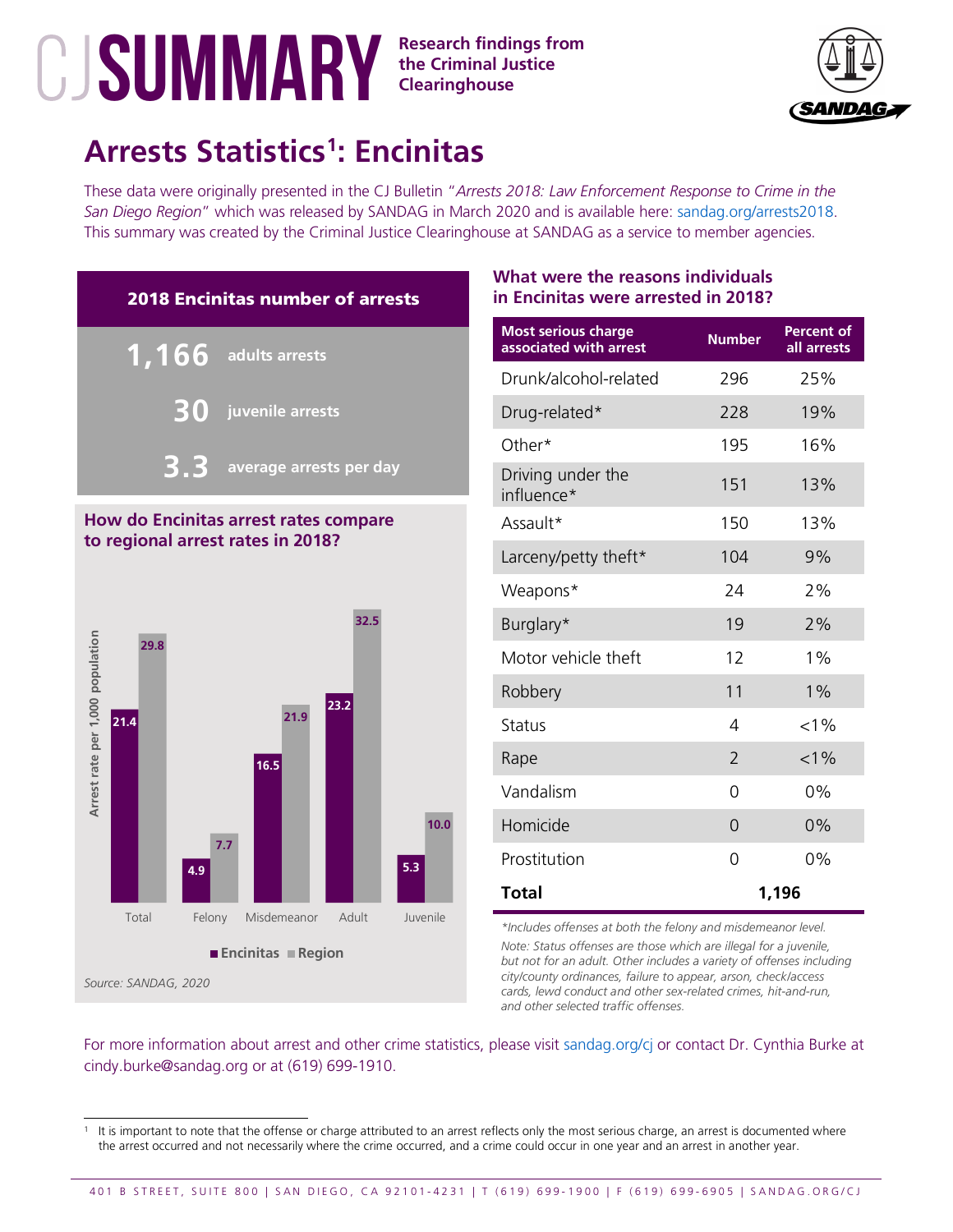## **the Criminal Justice Clearinghouse**



# **Arrests Statistics[1](#page-7-0) : Escondido**

These data were originally presented in the CJ Bulletin "*Arrests 2018: Law Enforcement Response to Crime in the San Diego Region*" which was released by SANDAG in March 2020 and is available here: [sandag.org/arrests2018.](http://www.sandag.org/arrests2018) This summary was created by the Criminal Justice Clearinghouse at SANDAG as a service to member agencies.



## **How do Escondido arrest rates compare to regional arrest rates in 2018?**



## **What were the reasons individuals in Escondido were arrested in 2018?**

| <b>Most serious charge</b><br>associated with arrest | <b>Number</b> | <b>Percent of</b><br>all arrests |
|------------------------------------------------------|---------------|----------------------------------|
| Drug-related*                                        | 932           | 21%                              |
| Other*                                               | 861           | 19%                              |
| Assault*                                             | 759           | 17%                              |
| Drunk/alcohol-related                                | 648           | 14%                              |
| Larceny/petty theft*                                 | 487           | 11%                              |
| Driving under<br>the influence*                      | 408           | 9%                               |
| Weapons*                                             | 130           | 3%                               |
| Motor vehicle theft                                  | 77            | 2%                               |
| Robbery                                              | 73            | 2%                               |
| <b>Status</b>                                        | 51            | 1%                               |
| Burglary*                                            | 48            | 1%                               |
| Vandalism                                            | 34            | 1%                               |
| Rape                                                 | 10            | $< 1\%$                          |
| Homicide                                             | 3             | $< 1\%$                          |
| Prostitution                                         | 2             | $< 1\%$                          |
| <b>Total</b>                                         |               | 4,523                            |

*\*Includes offenses at both the felony and misdemeanor level.*

*Note: Status offenses are those which are illegal for a juvenile, but not for an adult. Other includes a variety of offenses including city/county ordinances, failure to appear, arson, check/access cards, lewd conduct and other sex-related crimes, hit-and-run, and other selected traffic offenses.*

<span id="page-7-0"></span>It is important to note that the offense or charge attributed to an arrest reflects only the most serious charge, an arrest is documented where the arrest occurred and not necessarily where the crime occurred, and a crime could occur in one year and an arrest in another year.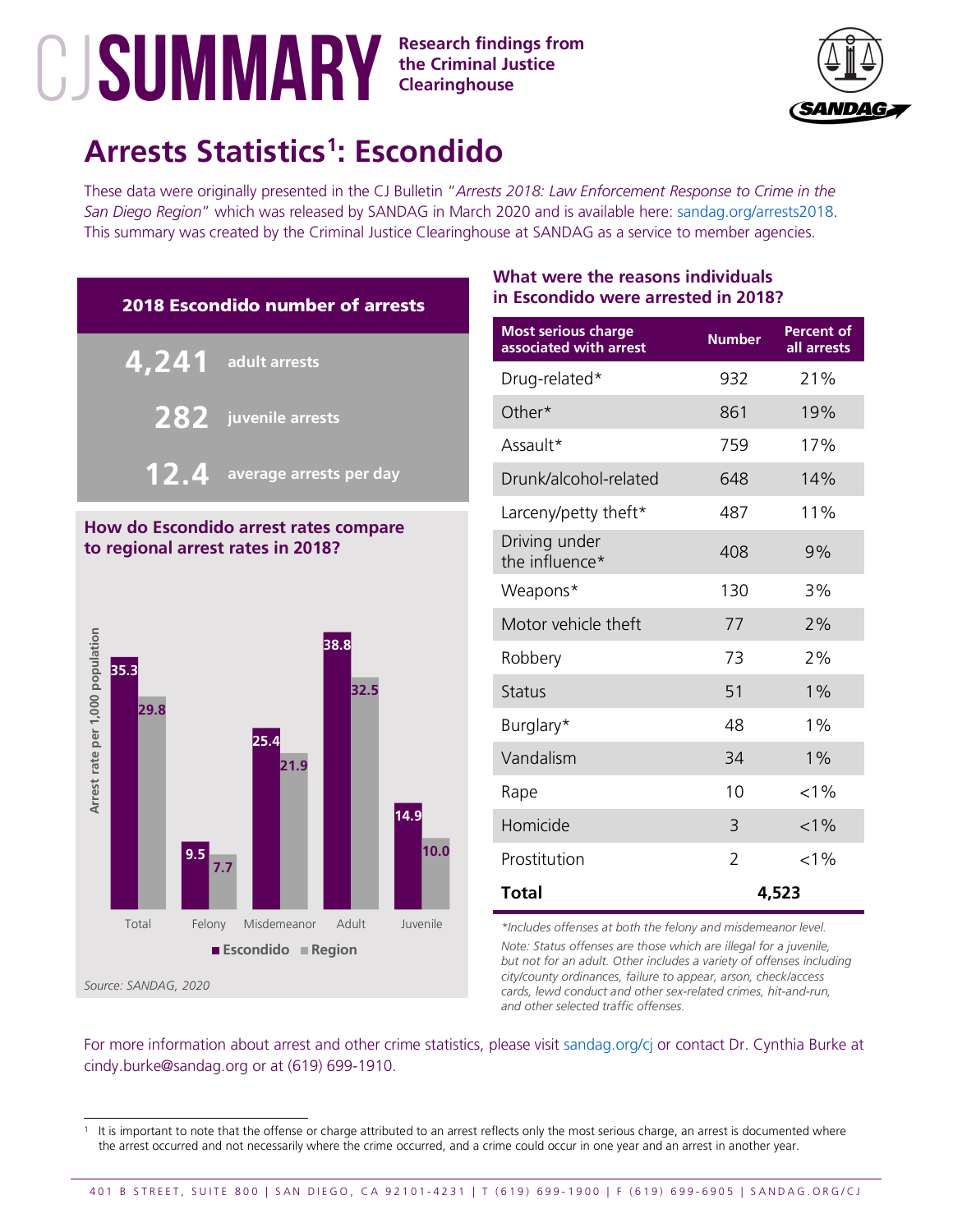

## **Arrests Statistics[1](#page-8-0) : Imperial Beach**

These data were originally presented in the CJ Bulletin "*Arrests 2018: Law Enforcement Response to Crime in the San Diego Region*" which was released by SANDAG in March 2020 and is available here: [sandag.org/arrests2018.](http://www.sandag.org/arrests2018) This summary was created by the Criminal Justice Clearinghouse at SANDAG as a service to member agencies.



### **How do Imperial Beach arrest rates compare to regional arrest rates in 2018?**



## **What were the reasons individuals in Imperial Beach were arrested in 2018?**

| <b>Most serious charge</b><br>associated with arrest | <b>Number</b> | <b>Percent of</b><br>all arrests |
|------------------------------------------------------|---------------|----------------------------------|
| Drunk/alcohol-related                                | 312           | 31%                              |
| Drug-related*                                        | 227           | 22%                              |
| Other*                                               | 186           | 18%                              |
| Assault*                                             | 175           | 17%                              |
| Driving under<br>the influence*                      | 50            | 5%                               |
| Weapons*                                             | 18            | 2%                               |
| Larceny/petty theft*                                 | 17            | 2%                               |
| Burglary*                                            | 12            | $1\%$                            |
| Motor vehicle theft                                  | 12            | $1\%$                            |
| Robbery                                              | 7             | $1\%$                            |
| <b>Status</b>                                        | 3             | $< 1\%$                          |
| Vandalism                                            | 3             | $< 1\%$                          |
| Rape                                                 | 0             | 0%                               |
| Homicide                                             | $\Omega$      | 0%                               |
| Prostitution                                         | 0             | 0%                               |
| <b>Total</b>                                         |               | 1,022                            |

*\*Includes offenses at both the felony and misdemeanor level.*

*Note: Status offenses are those which are illegal for a juvenile, but not for an adult. Other includes a variety of offenses including city/county ordinances, failure to appear, arson, check/access cards, lewd conduct and other sex-related crimes, hit-and-run, and other selected traffic offenses.*

<span id="page-8-0"></span>It is important to note that the offense or charge attributed to an arrest reflects only the most serious charge, an arrest is documented where the arrest occurred and not necessarily where the crime occurred, and a crime could occur in one year and an arrest in another year.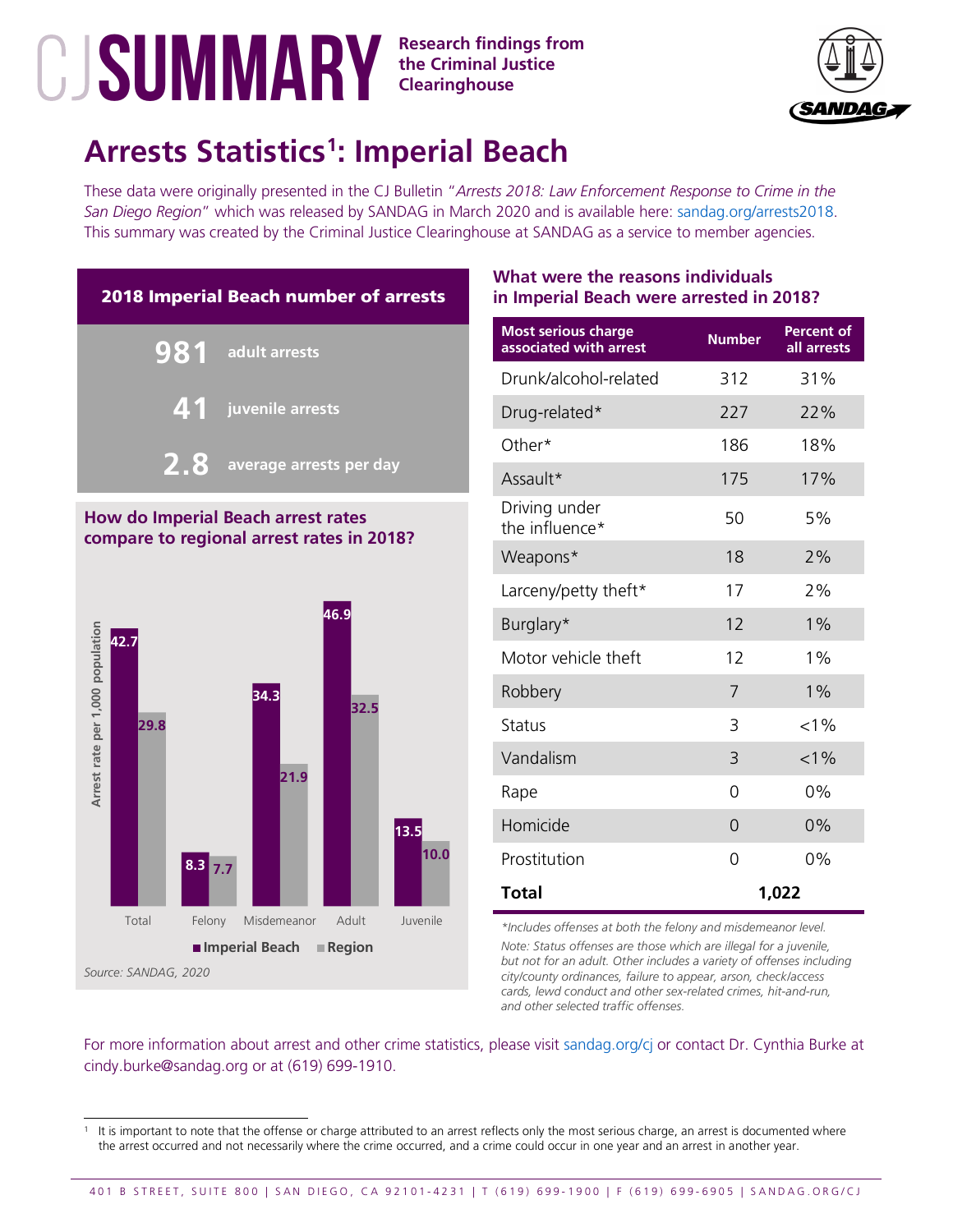## **the Criminal Justice Clearinghouse**



# **Arrests Statistics[1](#page-9-0) : La Mesa**

These data were originally presented in the CJ Bulletin "*Arrests 2018: Law Enforcement Response to Crime in the San Diego Region*" which was released by SANDAG in March 2020 and is available here: [sandag.org/arrests2018.](http://www.sandag.org/arrests2018) This summary was created by the Criminal Justice Clearinghouse at SANDAG as a service to member agencies.



#### **How do La Mesa arrest rates compare to regional arrest rates in 2018?**



### **What were the reasons individuals in La Mesa were arrested in 2018?**

| <b>Most serious charge</b><br>associated with arrest | <b>Number</b> | <b>Percent of</b><br>all arrests |
|------------------------------------------------------|---------------|----------------------------------|
| Drug-related*                                        | 1,070         | 44%                              |
| Assault*                                             | 320           | 13%                              |
| Larceny/petty theft*                                 | 246           | 10%                              |
| Other*                                               | 227           | 9%                               |
| Drunk/alcohol-related                                | 195           | 8%                               |
| Driving under<br>the influence*                      | 138           | 6%                               |
| Weapons*                                             | 83            | 3%                               |
| Burglary*                                            | 71            | 3%                               |
| Robbery                                              | 43            | 2%                               |
| Motor vehicle theft                                  | 16            | $1\%$                            |
| Vandalism                                            | 6             | $< 1\%$                          |
| <b>Status</b>                                        | 4             | $< 1\%$                          |
| Rape                                                 | 1             | $< 1\%$                          |
| Homicide                                             | $\Omega$      | 0%                               |
| Prostitution                                         | 0             | 0%                               |
| <b>Total</b>                                         |               | 2,420                            |

*\*Includes offenses at both the felony and misdemeanor level.*

*Note: Status offenses are those which are illegal for a juvenile, but not for an adult. Other includes a variety of offenses including city/county ordinances, failure to appear, arson, check/access cards, lewd conduct and other sex-related crimes, hit-and-run, and other selected traffic offenses.*

<span id="page-9-0"></span>It is important to note that the offense or charge attributed to an arrest reflects only the most serious charge, an arrest is documented where the arrest occurred and not necessarily where the crime occurred, and a crime could occur in one year and an arrest in another year.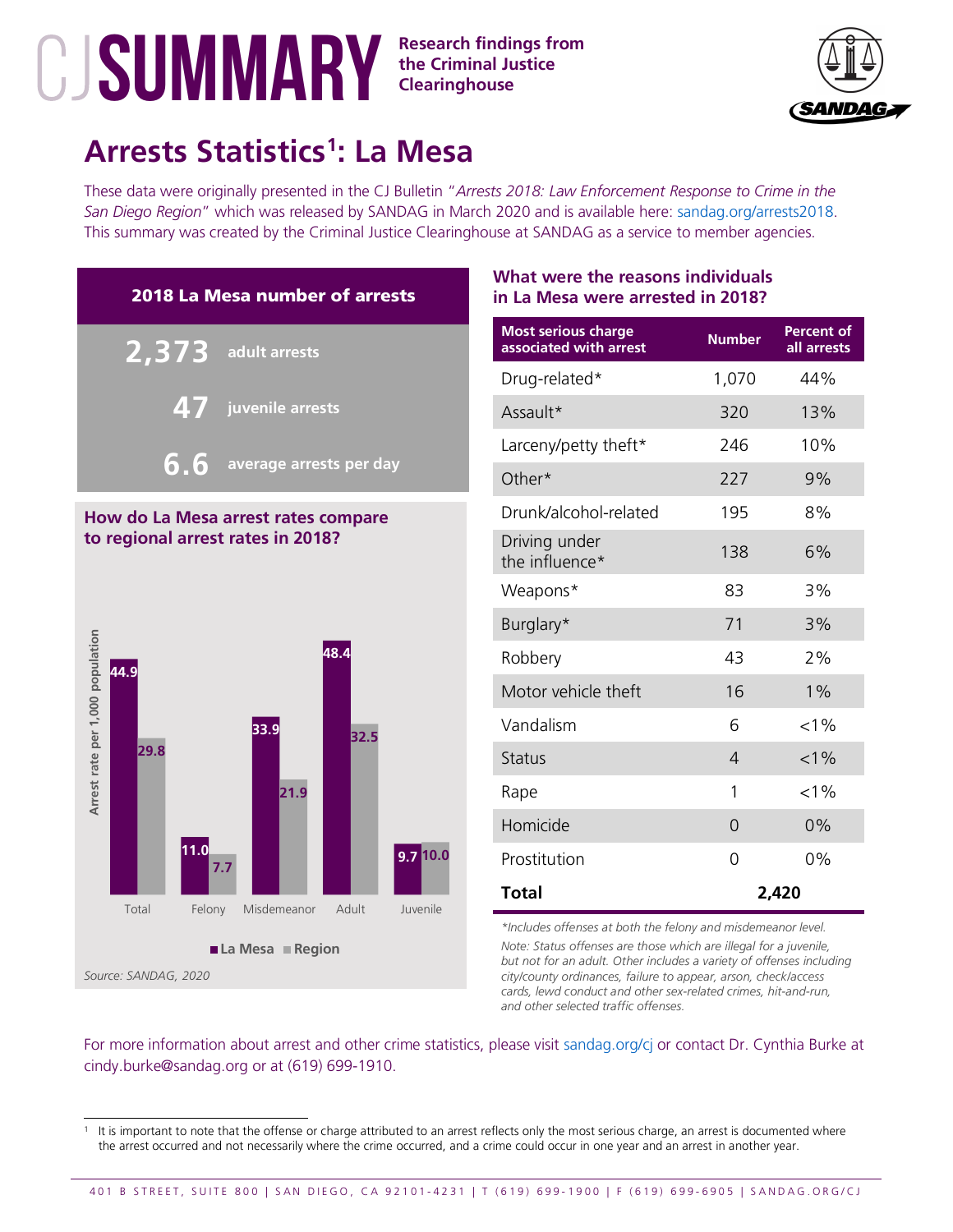

## **Arrests Statistics[1](#page-10-0) : Lemon Grove**

These data were originally presented in the CJ Bulletin "*Arrests 2018: Law Enforcement Response to Crime in the San Diego Region*" which was released by SANDAG in March 2020 and is available here: [sandag.org/arrests2018.](http://www.sandag.org/arrests2018) This summary was created by the Criminal Justice Clearinghouse at SANDAG as a service to member agencies.



#### **How do Lemon Grove arrest rates compare to regional arrest rates in 2018?**



## **What were the reasons individuals in Lemon Grove were arrested in 2018?**

| <b>Most serious charge</b><br>associated with arrest | <b>Number</b> | <b>Percent of</b><br>all arrests |
|------------------------------------------------------|---------------|----------------------------------|
| Drug-related*                                        | 201           | 22%                              |
| Assault*                                             | 193           | 21%                              |
| Other*                                               | 193           | 21%                              |
| Drunk/alcohol-related                                | 169           | 18%                              |
| Larceny/petty theft*                                 | 76            | 8%                               |
| Driving under the<br>influence*                      | 24            | 3%                               |
| Weapons*                                             | 18            | 2%                               |
| Motor vehicle theft                                  | 17            | 2%                               |
| Robbery                                              | 17            | 2%                               |
| Burglary*                                            | 16            | 2%                               |
| <b>Status</b>                                        | 3             | $< 1\%$                          |
| Vandalism                                            | 3             | $< 1\%$                          |
| Homicide                                             | 1             | $< 1\%$                          |
| Prostitution                                         | $\Omega$      | 0%                               |
| Rape                                                 | 0             | 0%                               |
| <b>Total</b>                                         |               | 931                              |

*\*Includes offenses at both the felony and misdemeanor level.*

*Note: Status offenses are those which are illegal for a juvenile, but not for an adult. Other includes a variety of offenses including city/county ordinances, failure to appear, arson, check/access cards, lewd conduct and other sex-related crimes, hit-and-run, and other selected traffic offenses.*

<span id="page-10-0"></span>It is important to note that the offense or charge attributed to an arrest reflects only the most serious charge, an arrest is documented where the arrest occurred and not necessarily where the crime occurred, and a crime could occur in one year and an arrest in another year.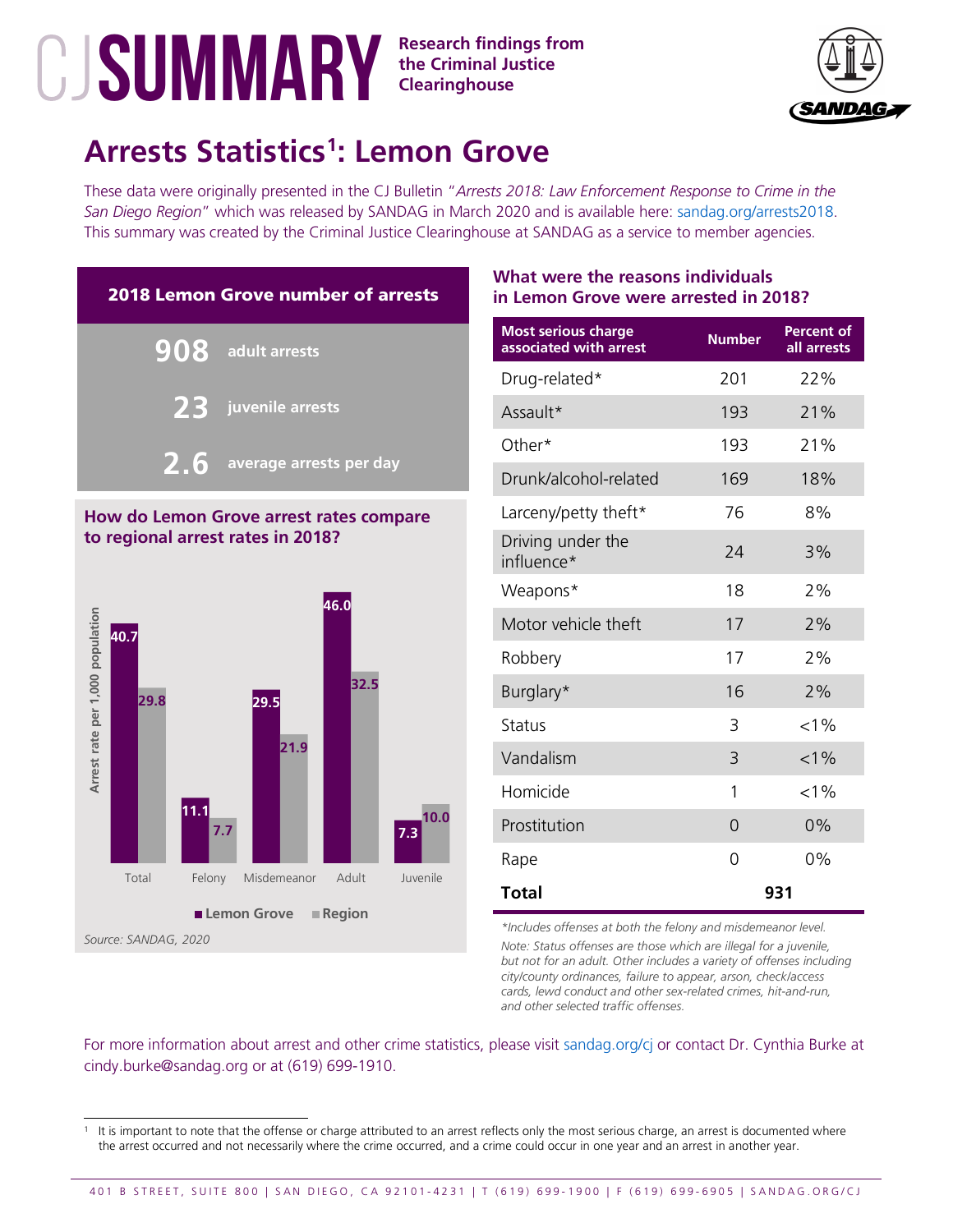

# **Arrests Statistics[1](#page-11-0) : National City**

These data were originally presented in the CJ Bulletin "*Arrests 2018: Law Enforcement Response to Crime in the San Diego Region*" which was released by SANDAG in March 2020 and is available here: [sandag.org/arrests2018.](http://www.sandag.org/arrests2018) This summary was created by the Criminal Justice Clearinghouse at SANDAG as a service to member agencies.



### **How do National City arrest rates compare to regional arrest rates in 2018?**



## **What were the reasons individuals in National City were arrested in 2018?**

| <b>Most serious charge</b><br>associated with arrest | <b>Number</b> | Percent of<br>all arrests |
|------------------------------------------------------|---------------|---------------------------|
| Drunk/alcohol-related                                | 415           | 24%                       |
| Drug-related*                                        | 285           | 17%                       |
| Assault*                                             | 268           | 16%                       |
| Other*                                               | 209           | 12%                       |
| Driving under the<br>influence*                      | 180           | 10%                       |
| Larceny/petty theft*                                 | 179           | 10%                       |
| Weapons                                              | 45            | 3%                        |
| Robbery                                              | 42            | 2%                        |
| Motor vehicle theft                                  | 29            | 2%                        |
| Prostitution                                         | 28            | 2%                        |
| Burglary*                                            | 24            | $1\%$                     |
| Vandalism                                            | 6             | $< 1\%$                   |
| Homicide                                             | 3             | $< 1\%$                   |
| Rape                                                 | 3             | $< 1\%$                   |
| <b>Status</b>                                        | 1             | $< 1\%$                   |
| <b>Total</b>                                         |               | 1,717                     |

*\*Includes offenses at both the felony and misdemeanor level.*

*Note: Status offenses are those which are illegal for a juvenile, but not for an adult. Other includes a variety of offenses including city/county ordinances, failure to appear, arson, check/access cards, lewd conduct and other sex-related crimes, hit-and-run, and other selected traffic offenses.*

<span id="page-11-0"></span>It is important to note that the offense or charge attributed to an arrest reflects only the most serious charge, an arrest is documented where the arrest occurred and not necessarily where the crime occurred, and a crime could occur in one year and an arrest in another year.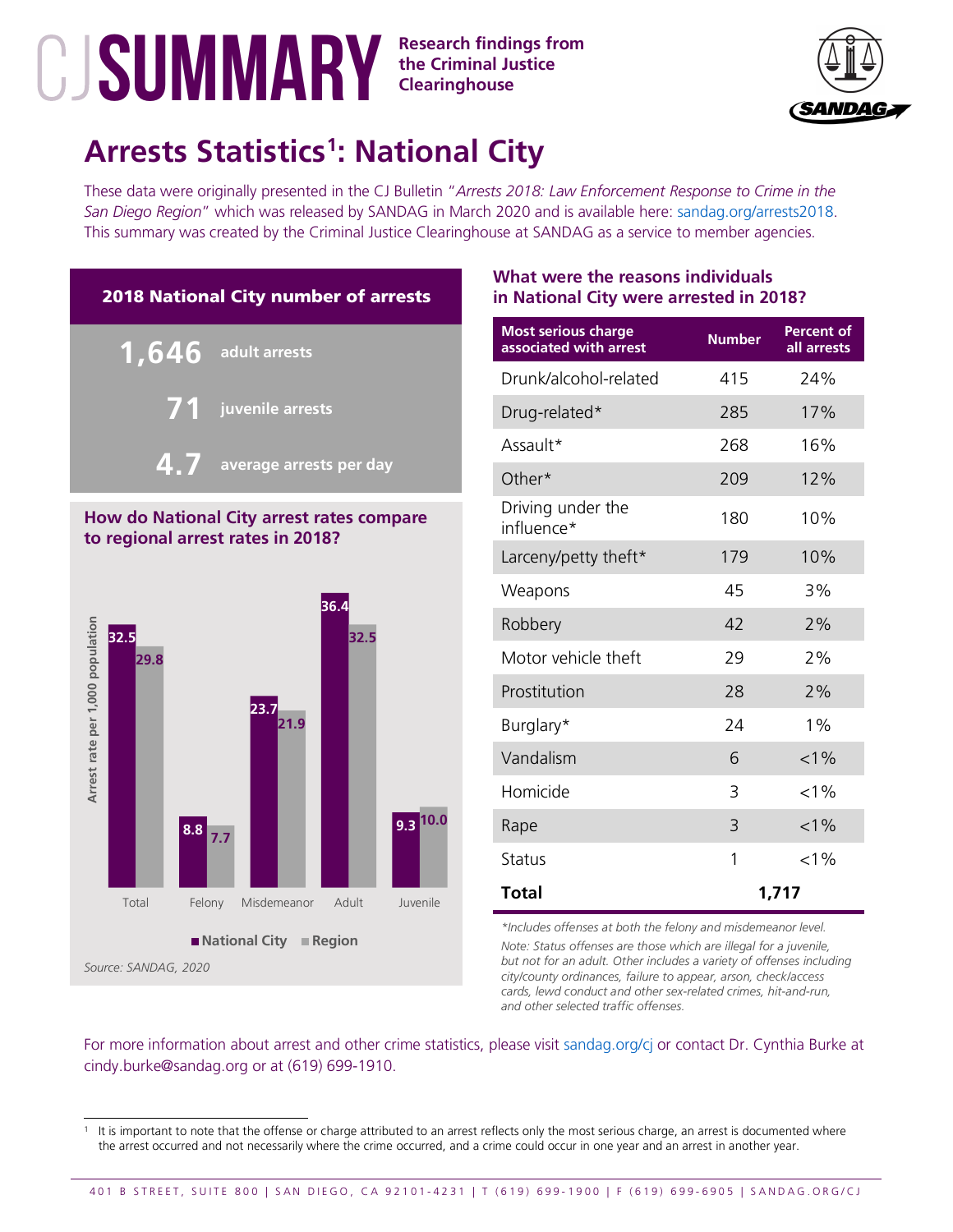**the Criminal Justice Clearinghouse**



# **Arrests Statistics[1](#page-12-0) : Oceanside**

These data were originally presented in the CJ Bulletin "*Arrests 2018: Law Enforcement Response to Crime in the San Diego Region*" which was released by SANDAG in March 2020 and is available here: [sandag.org/arrests2018.](http://www.sandag.org/arrests2018) This summary was created by the Criminal Justice Clearinghouse at SANDAG as a service to member agencies.



### **How do Oceanside arrest rates compare to regional arrest rates in 2018?**



## **What were the reasons individuals in Oceanside were arrested in 2018?**

| <b>Most serious charge</b><br>associated with arrest | <b>Number</b> | <b>Percent of</b><br>all arrests |
|------------------------------------------------------|---------------|----------------------------------|
| Drunk/alcohol-related                                | 1,212         | 25%                              |
| Drug-related*                                        | 1,188         | 24%                              |
| Assault*                                             | 770           | 16%                              |
| Other*                                               | 642           | 13%                              |
| Driving under<br>the influence*                      | 408           | 8%                               |
| Larceny/petty theft*                                 | 376           | 8%                               |
| Weapons*                                             | 98            | 2%                               |
| Burglary*                                            | 51            | 1%                               |
| Robbery                                              | 48            | $1\%$                            |
| Vandalism                                            | 36            | $1\%$                            |
| Motor vehicle theft                                  | 26            | 1%                               |
| <b>Status</b>                                        | 26            | $1\%$                            |
| Prostitution                                         | 11            | $< 1\%$                          |
| Homicide                                             | 9             | $< 1\%$                          |
| Rape                                                 | 6             | $< 1\%$                          |
| <b>Total</b>                                         | 4,907         |                                  |

*\*Includes offenses at both the felony and misdemeanor level.*

*Note: Status offenses are those which are illegal for a juvenile, but not for an adult. Other includes a variety of offenses including city/county ordinances, failure to appear, arson, check/access cards, lewd conduct and other sex-related crimes, hit-and-run, and other selected traffic offenses.*

<span id="page-12-0"></span>It is important to note that the offense or charge attributed to an arrest reflects only the most serious charge, an arrest is documented where the arrest occurred and not necessarily where the crime occurred, and a crime could occur in one year and an arrest in another year.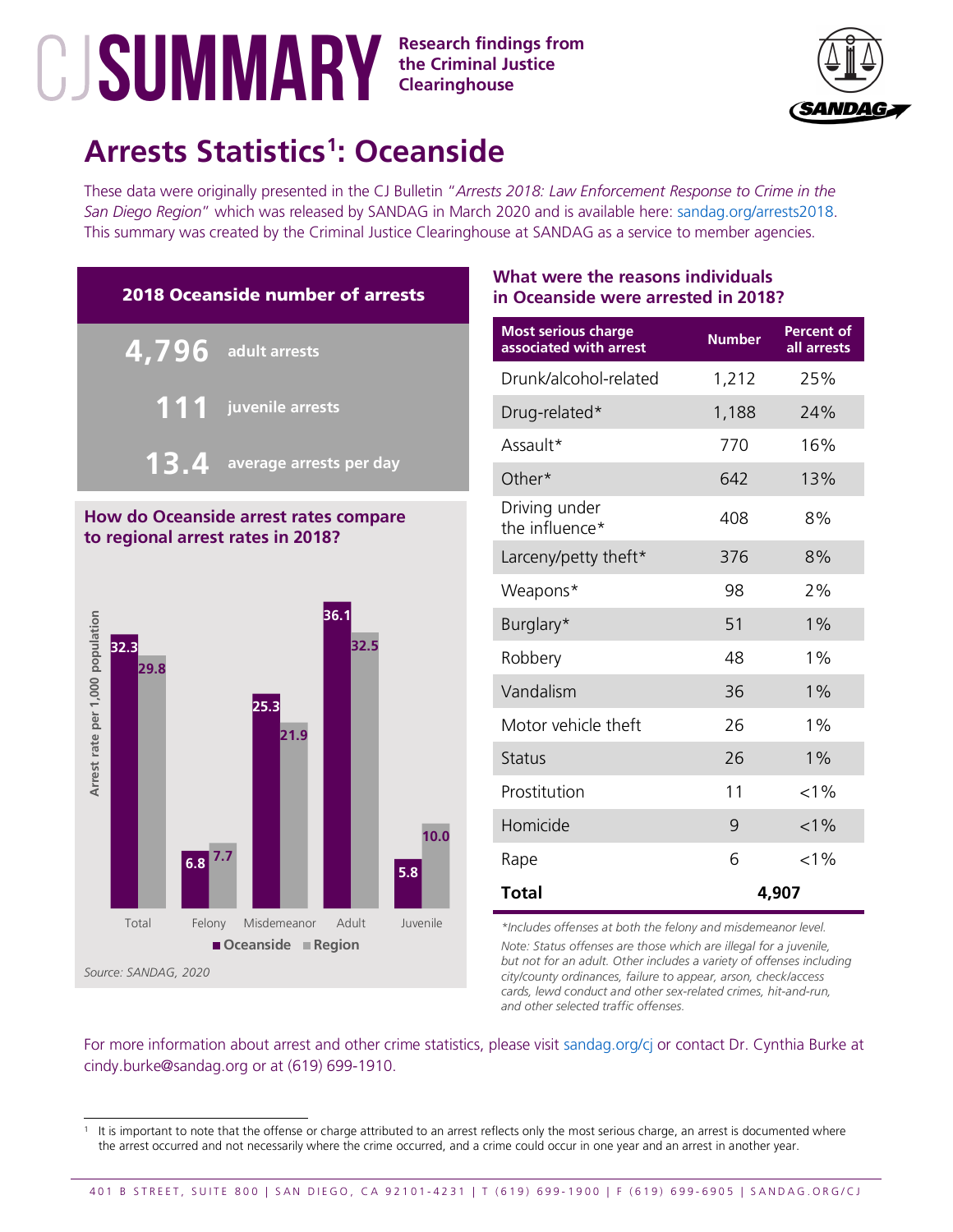**the Criminal Justice Clearinghouse**



## **Arrests Statistics[1](#page-13-0) : Poway**

These data were originally presented in the CJ Bulletin "*Arrests 2018: Law Enforcement Response to Crime in the San Diego Region*" which was released by SANDAG in March 2020 and is available here: [sandag.org/arrests2018.](http://www.sandag.org/arrests2018) This summary was created by the Criminal Justice Clearinghouse at SANDAG as a service to member agencies.



#### **How do Poway arrest rates compare to regional arrest rates in 2018?**



## **What were the reasons individuals in Poway were arrested in 2018?**

| <b>Most serious charge</b><br>associated with arrest | <b>Number</b>  | <b>Percent of</b><br>all arrests |
|------------------------------------------------------|----------------|----------------------------------|
| Drug-related*                                        | 114            | 21%                              |
| Assault*                                             | 104            | 19%                              |
| Other*                                               | 97             | 18%                              |
| Driving under the<br>influence*                      | 71             | 13%                              |
| Drunk/alcohol-related                                | 62             | 11%                              |
| Larceny/petty theft*                                 | 57             | 10%                              |
| Burglary*                                            | 18             | 3%                               |
| Weapons*                                             | 7              | $1\%$                            |
| Motor vehicle theft                                  | 5              | $1\%$                            |
| Vandalism                                            | $\overline{4}$ | 1%                               |
| Robbery                                              | 3              | 1%                               |
| Homicide                                             | $\overline{2}$ | $<\!\frac{9}{6}$                 |
| Prostitution                                         | $\overline{2}$ | $< 1\%$                          |
| <b>Status</b>                                        | $\mathcal{P}$  | $< 1\%$                          |
| Rape                                                 | 0              | 0%                               |
| <b>Total</b>                                         | 548            |                                  |

*\*Includes offenses at both the felony and misdemeanor level.*

*Note: Status offenses are those which are illegal for a juvenile, but not for an adult. Other includes a variety of offenses including city/county ordinances, failure to appear, arson, check/access cards, lewd conduct and other sex-related crimes, hit-and-run, and other selected traffic offenses.*

<span id="page-13-0"></span>It is important to note that the offense or charge attributed to an arrest reflects only the most serious charge, an arrest is documented where the arrest occurred and not necessarily where the crime occurred, and a crime could occur in one year and an arrest in another year.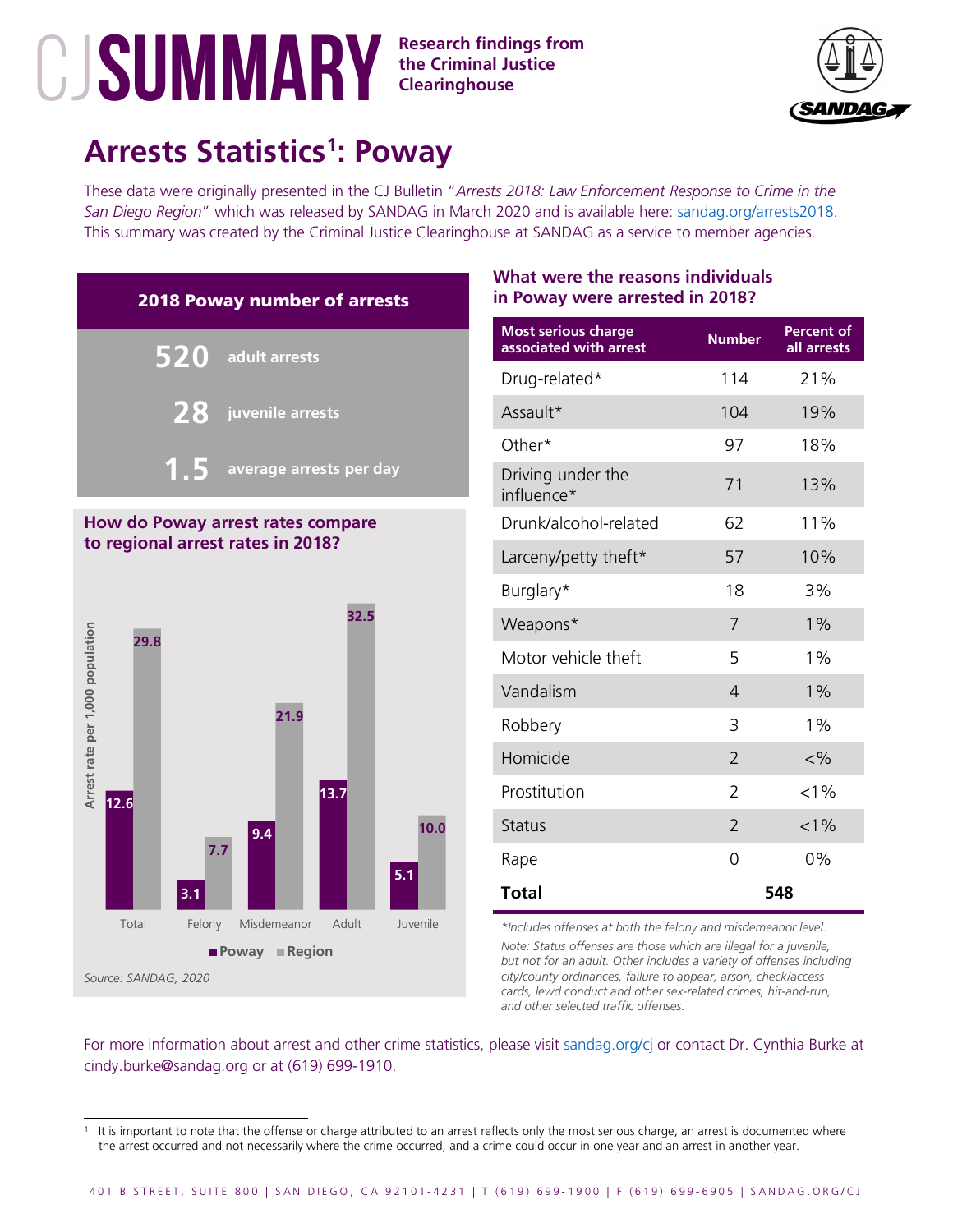**the Criminal Justice Clearinghouse**



# **Arrests Statistics[1](#page-14-0) : San Marcos**

These data were originally presented in the CJ Bulletin "*Arrests 2018: Law Enforcement Response to Crime in the San Diego Region*" which was released by SANDAG in March 2020 and is available here: [sandag.org/arrests2018.](http://www.sandag.org/arrests2018) This summary was created by the Criminal Justice Clearinghouse at SANDAG as a service to member agencies.



## **How do San Marcos arrest rates compare to regional arrest rates in 2018?**



## **What were the reasons individuals in San Marcos were arrested in 2018?**

| <b>Most serious charge</b><br>associated with arrest | <b>Number</b> | <b>Percent of</b><br>all arrests |
|------------------------------------------------------|---------------|----------------------------------|
| Drug-related*                                        | 381           | 24%                              |
| Assault*                                             | 302           | 19%                              |
| Other*                                               | 279           | 18%                              |
| Drunk/alcohol-related                                | 177           | 11%                              |
| Driving under the<br>influence*                      | 171           | 11%                              |
| Larceny/petty theft*                                 | 115           | 7%                               |
| Weapons*                                             | 48            | 3%                               |
| Motor vehicle theft                                  | 28            | 2%                               |
| Robbery                                              | 23            | $1\%$                            |
| Burglary*                                            | 20            | 1%                               |
| <b>Status</b>                                        | 12            | 1%                               |
| Vandalism                                            | 8             | $1\%$                            |
| Rape                                                 | 1             | $< 1\%$                          |
| Homicide                                             | 0             | 0%                               |
| Prostitution                                         | 0             | 0%                               |
| Total                                                | 1,565         |                                  |

*\*Includes offenses at both the felony and misdemeanor level.*

*Note: Status offenses are those which are illegal for a juvenile, but not for an adult. Other includes a variety of offenses including city/county ordinances, failure to appear, arson, check/access cards, lewd conduct and other sex-related crimes, hit-and-run, and other selected traffic offenses.*

<span id="page-14-0"></span>It is important to note that the offense or charge attributed to an arrest reflects only the most serious charge, an arrest is documented where the arrest occurred and not necessarily where the crime occurred, and a crime could occur in one year and an arrest in another year.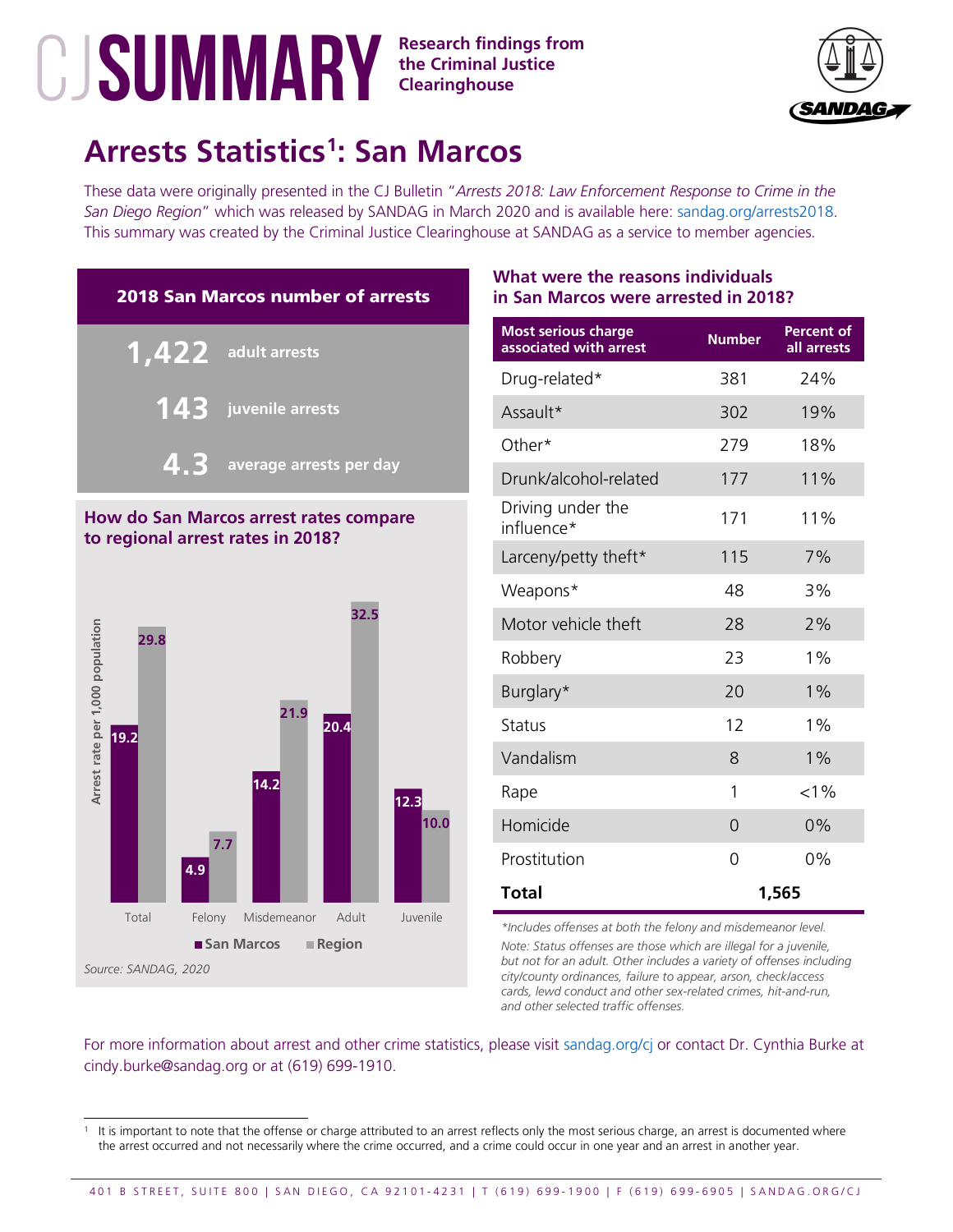**the Criminal Justice Clearinghouse**



# **Arrests Statistics[1](#page-15-0) : Santee**

These data were originally presented in the CJ Bulletin "*Arrests 2018: Law Enforcement Response to Crime in the San Diego Region*" which was released by SANDAG in March 2020 and is available here: [sandag.org/arrests2018.](http://www.sandag.org/arrests2018) This summary was created by the Criminal Justice Clearinghouse at SANDAG as a service to member agencies.



### **How do Santee arrest rates compare to regional arrest rates in 2018?**



## **What were the reasons individuals in Santee were arrested in 2018?**

| <b>Most serious charge</b><br>associated with arrest | <b>Number</b> | <b>Percent of</b><br>all arrests |
|------------------------------------------------------|---------------|----------------------------------|
| Drug-related*                                        | 476           | 27%                              |
| Other*                                               | 434           | 25%                              |
| Larceny/petty theft*                                 | 244           | 14%                              |
| Assault*                                             | 234           | 14%                              |
| Drunk/alcohol-related                                | 137           | 8%                               |
| Driving under<br>the influence*                      | 106           | 6%                               |
| Weapons*                                             | 36            | 2%                               |
| Burglary*                                            | 25            | $1\%$                            |
| Robbery                                              | 15            | 1%                               |
| Motor vehicle theft                                  | 14            | $1\%$                            |
| Vandalism                                            | 7             | $< 1\%$                          |
| <b>Status</b>                                        | 3             | $< 1\%$                          |
| Rape                                                 | 1             | $< 1\%$                          |
| Homicide                                             | $\Omega$      | 0%                               |
| Prostitution                                         | 0             | 0%                               |
| <b>Total</b>                                         | 1,732         |                                  |

*\*Includes offenses at both the felony and misdemeanor level.*

*Note: Status offenses are those which are illegal for a juvenile, but not for an adult. Other includes a variety of offenses including city/county ordinances, failure to appear, arson, check/access cards, lewd conduct and other sex-related crimes, hit-and-run, and other selected traffic offenses.*

<span id="page-15-0"></span>It is important to note that the offense or charge attributed to an arrest reflects only the most serious charge, an arrest is documented where the arrest occurred and not necessarily where the crime occurred, and a crime could occur in one year and an arrest in another year.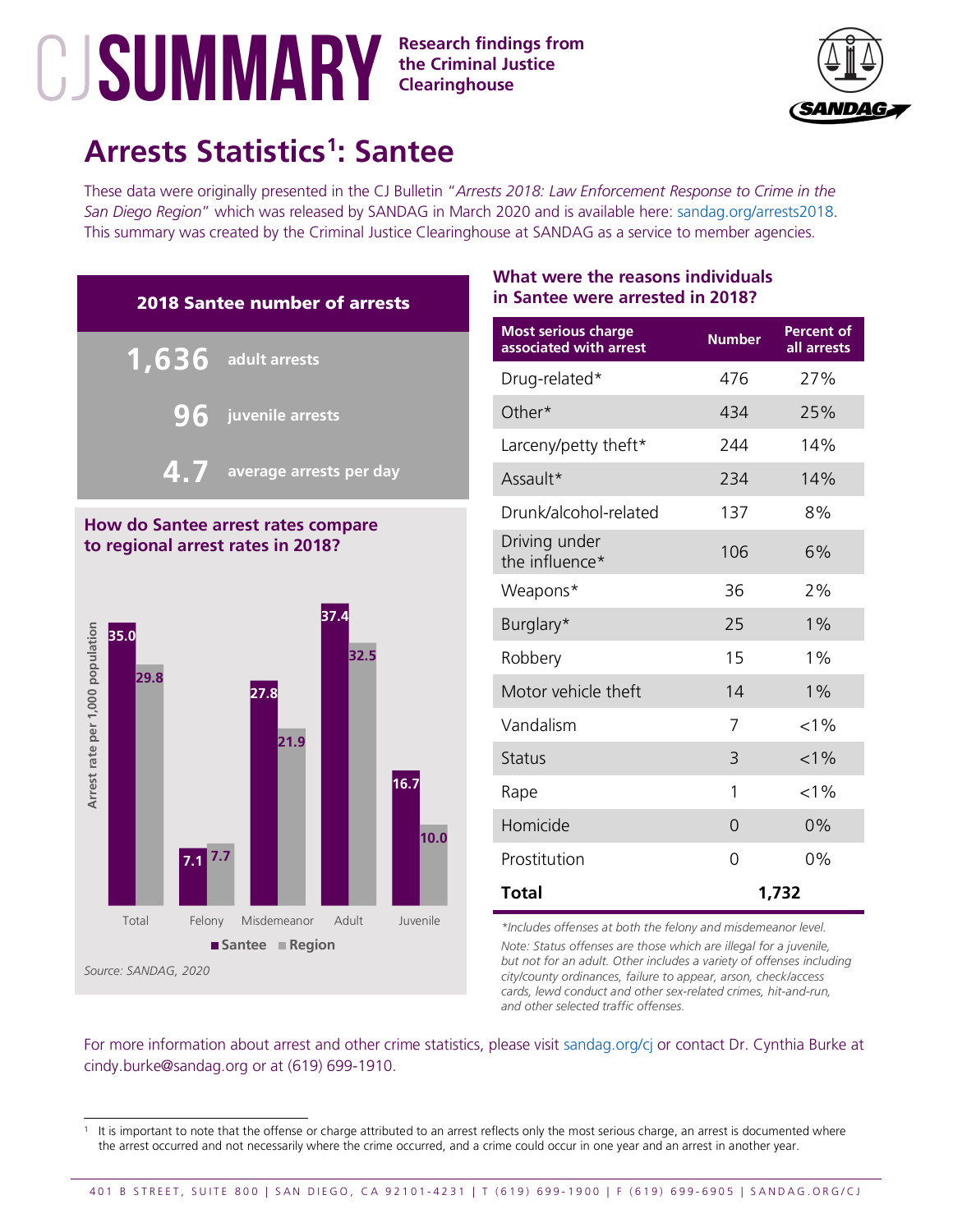

# **Arrests Statistics[1](#page-16-0) : Solana Beach**

These data were originally presented in the CJ Bulletin "*Arrests 2018: Law Enforcement Response to Crime in the San Diego Region*" which was released by SANDAG in March 2020 and is available here: [sandag.org/arrests2018.](http://www.sandag.org/arrests2018) This summary was created by the Criminal Justice Clearinghouse at SANDAG as a service to member agencies.



# **to regional arrest rates in 2018?**



## **What were the reasons individuals in Solana Beach were arrested in 2018?**

| <b>Most serious charge</b><br>associated with arrest | <b>Number</b> | <b>Percent of</b><br>all arrests |
|------------------------------------------------------|---------------|----------------------------------|
| Drunk/alcohol-related                                | 50            | 29%                              |
| Assault*                                             | 38            | 22%                              |
| Other*                                               | 25            | 15%                              |
| Drug-related*                                        | 24            | 14%                              |
| Driving under<br>the influence*                      | 20            | 12%                              |
| Larceny/petty theft*                                 | 6             | 4%                               |
| Weapons*                                             | 5             | 3%                               |
| Burglary*                                            | 1             | $1\%$                            |
| Robbery                                              | 1             | 1%                               |
| Vandalism                                            | 1             | 1%                               |
| Motor vehicle theft                                  | 0             | 0%                               |
| Homicide                                             | 0             | 0%                               |
| Rape                                                 | 0             | 0%                               |
| <b>Status</b>                                        | $\Omega$      | 0%                               |
| Prostitution                                         | 0             | 0%                               |
| <b>Total</b>                                         |               | 171                              |

*\*Includes offenses at both the felony and misdemeanor level.*

*Note: Status offenses are those which are illegal for a juvenile, but not for an adult. Other includes a variety of offenses including city/county ordinances, failure to appear, arson, check/access cards, lewd conduct and other sex-related crimes, hit-and-run, and other selected traffic offenses.*

<span id="page-16-0"></span>It is important to note that the offense or charge attributed to an arrest reflects only the most serious charge, an arrest is documented where the arrest occurred and not necessarily where the crime occurred, and a crime could occur in one year and an arrest in another year.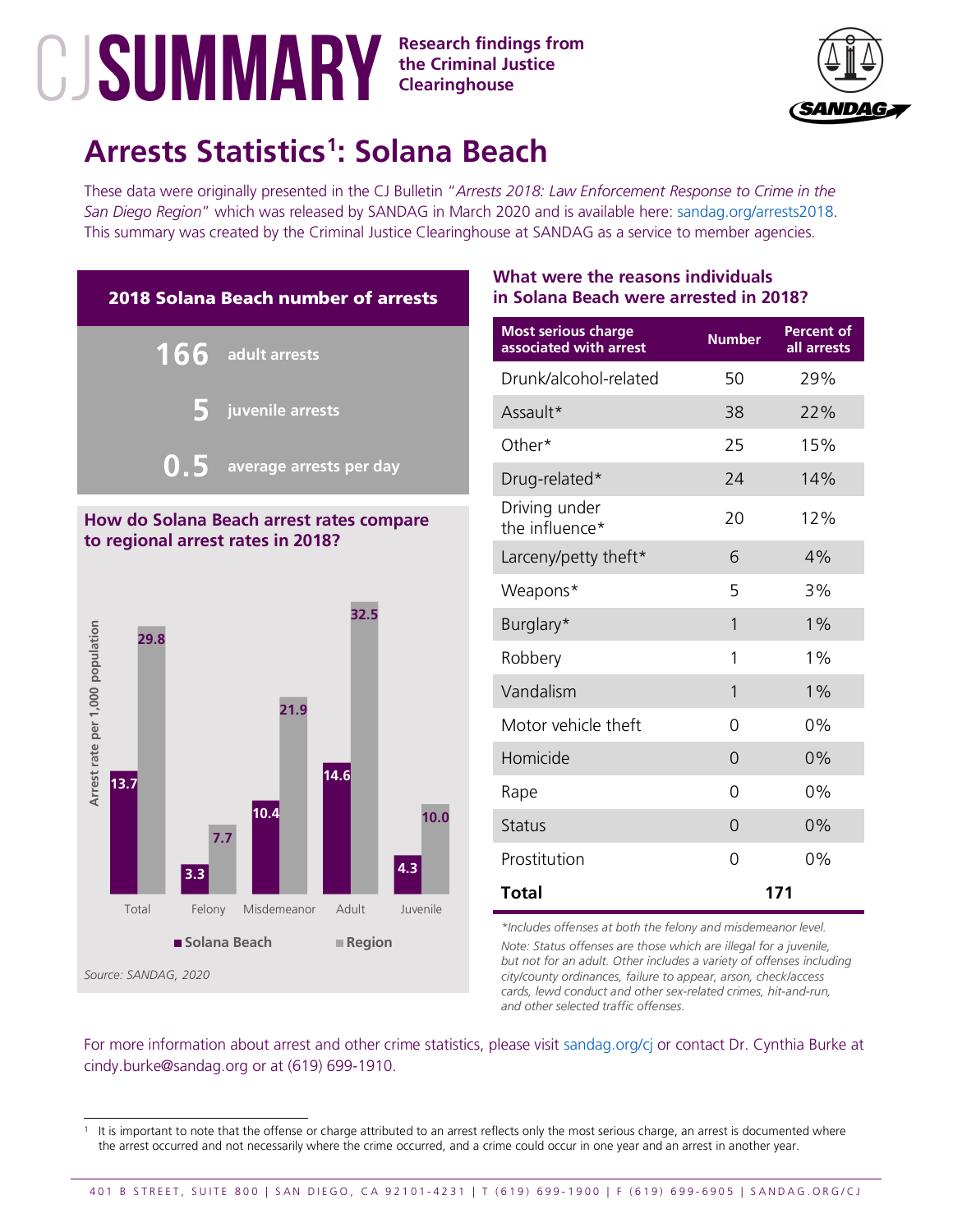

## **Arrests Statistics[1](#page-17-0) : Unincorporated**

These data were originally presented in the CJ Bulletin "*Arrests 2018: Law Enforcement Response to Crime in the San Diego Region*" which was released by SANDAG in March 2020 and is available here: [sandag.org/arrests2018.](http://www.sandag.org/arrests2018) This summary was created by the Criminal Justice Clearinghouse at SANDAG as a service to member agencies.



### **How do Unincorporated arrest rates compare to regional arrest rates in 2018?**



## **What were the reasons individuals in Unincorporated were arrested in 2018?**

| <b>Most serious charge</b><br>associated with arrest | <b>Number</b> | <b>Percent of</b><br>all arrests |
|------------------------------------------------------|---------------|----------------------------------|
| Drug-related*                                        | 2,888         | 28%                              |
| Other*                                               | 2,625         | 25%                              |
| Assault*                                             | 2,176         | 21%                              |
| Drunk/alcohol-related                                | 827           | 8%                               |
| Larceny/petty theft*                                 | 677           | 6%                               |
| Motor vehicle theft                                  | 363           | 3%                               |
| Weapons*                                             | 307           | 3%                               |
| Burglary*                                            | 281           | 3%                               |
| Robbery                                              | 127           | 1%                               |
| Driving under the<br>influence*                      | 104           | $1\%$                            |
| Vandalism                                            | 44            | $< 1\%$                          |
| <b>Status</b>                                        | 25            | $< 1\%$                          |
| Rape                                                 | 13            | $< 1\%$                          |
| Homicide                                             | 9             | $< 1\%$                          |
| Prostitution                                         | 0             | 0%                               |
| <b>Total</b>                                         | 10,466        |                                  |

*\*Includes offenses at both the felony and misdemeanor level.*

*Note: Status offenses are those which are illegal for a juvenile, but not for an adult. Other includes a variety of offenses including city/county ordinances, failure to appear, arson, check/access cards, lewd conduct and other sex-related crimes, hit-and-run, and other selected traffic offenses.*

<span id="page-17-0"></span>It is important to note that the offense or charge attributed to an arrest reflects only the most serious charge, an arrest is documented where the arrest occurred and not necessarily where the crime occurred, and a crime could occur in one year and an arrest in another year.